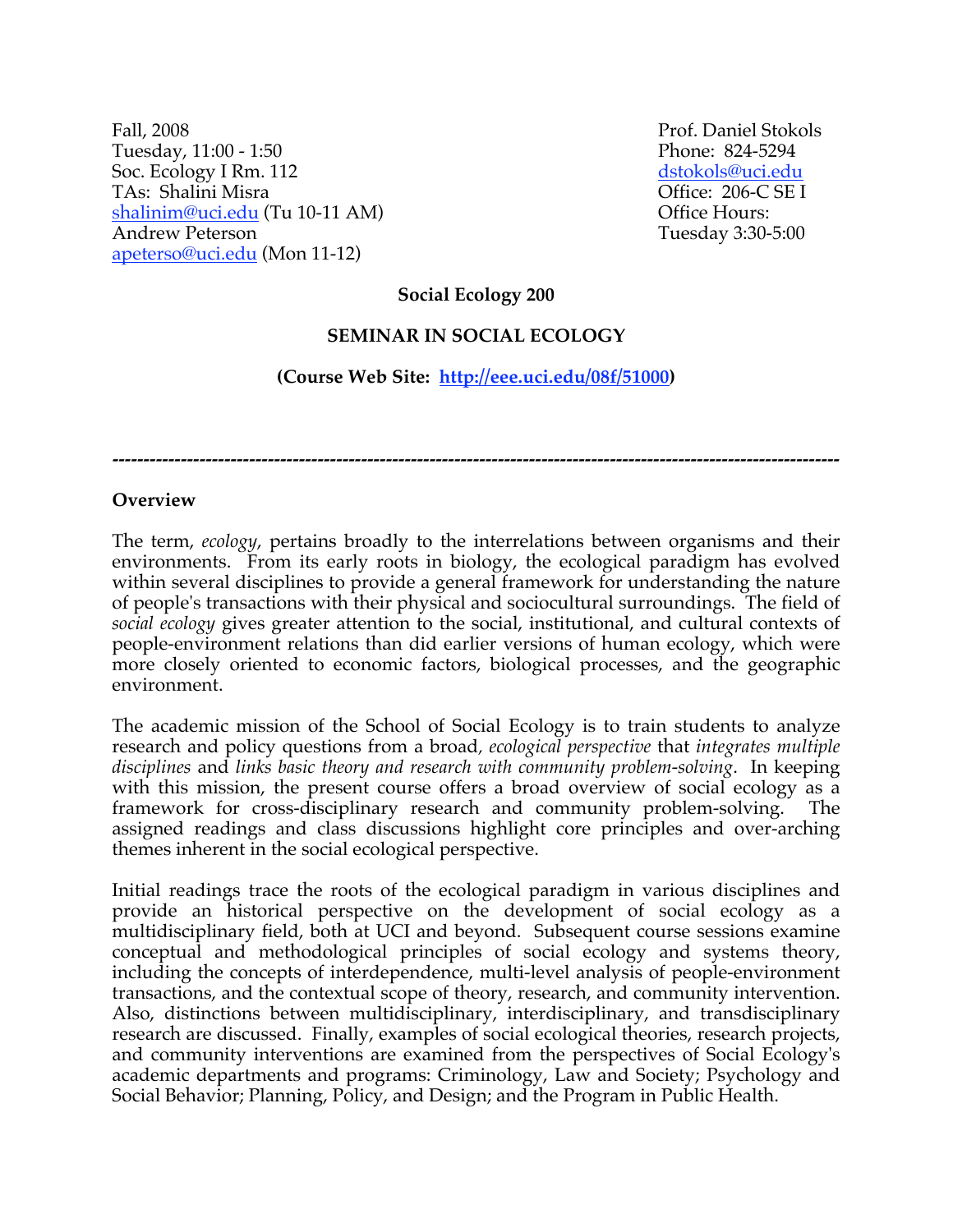# **Course Requirements**

Students are expected to carefully review all assigned readings listed in the attached course calendar prior to discussion of those readings in class; and to attend and participate actively in class discussions each week (**10 points**). A course reader containing the assigned readings and some of the optional ones is available for purchase from University Readers on-line at http://www.universityreaders.com.

Two short quizzes will be given on October 21 and November 14, focusing on the lectures and readings covered during weeks 1-3, and 4-6, respectively. The quizzes will consist of short-answer questions (**40 points**)**.** We have the option of adding a third quiz during week 9 of the course (on November 25) focusing on the material covered during weeks 7-9 of the course, depending on how well the class as a whole performs on the first two quizzes. My preference is to allocate more time during weeks 8-9 for completion of term projects, rather than toward administering a third quiz at week 9.

For weeks 8 and 9, you are required to bring to class and hand in one question for discussion in class pertaining to each of the assigned readings for that week (**10 points**).

You are also required to submit either an individual or team term project by the 10th week of the quarter (on December 2). Individuals and teams have the option of submitting either (1) an 8-10 page paper plus references  $or$  (2) a powerpoint presentation and an annotated bibliography containing at least five annotated references (with a brief paragraph highlighting the main points covered in each of the annotated articles). If you choose the team option, teams may consist of between 2-4 students and must include individuals representing at least two different disciplinary backgrounds or departmental affiliations within the School.

For both individual and team projects, you are expected to develop a transdisciplinary, social ecological analysis of a particular community problem or public policy issue. The term project will count for **40 points** toward your final grade in the course.

A 1-2 page outline of your proposed project is due by the 6th week of the quarter (on November 4). The outlines can be concise (i.e., a 1-2 page outline of topics that will be covered in your paper or powerpoint presentation). The outline should make clear your goals for the project in relation to the issues listed below—your analysis of these issues constitute the main elements of your project and should be explicitly addressed in your paper or powerpoint presentation:

(1) the environmental or community topic/problem you will address and why it is societally significant (i.e., warrants study and possibly research-based interventions to alleviate the problem);

(2) why would a social ecological approach to the topic or problem be advantageous?

(3) in what respects will your approach to the problem be social ecological?--i.e., what specific principle/s of social ecological analysis will be emphasized in your approach to the problem? Which concepts and methods will be used in your theoretical analysis and/or proposed study or community intervention?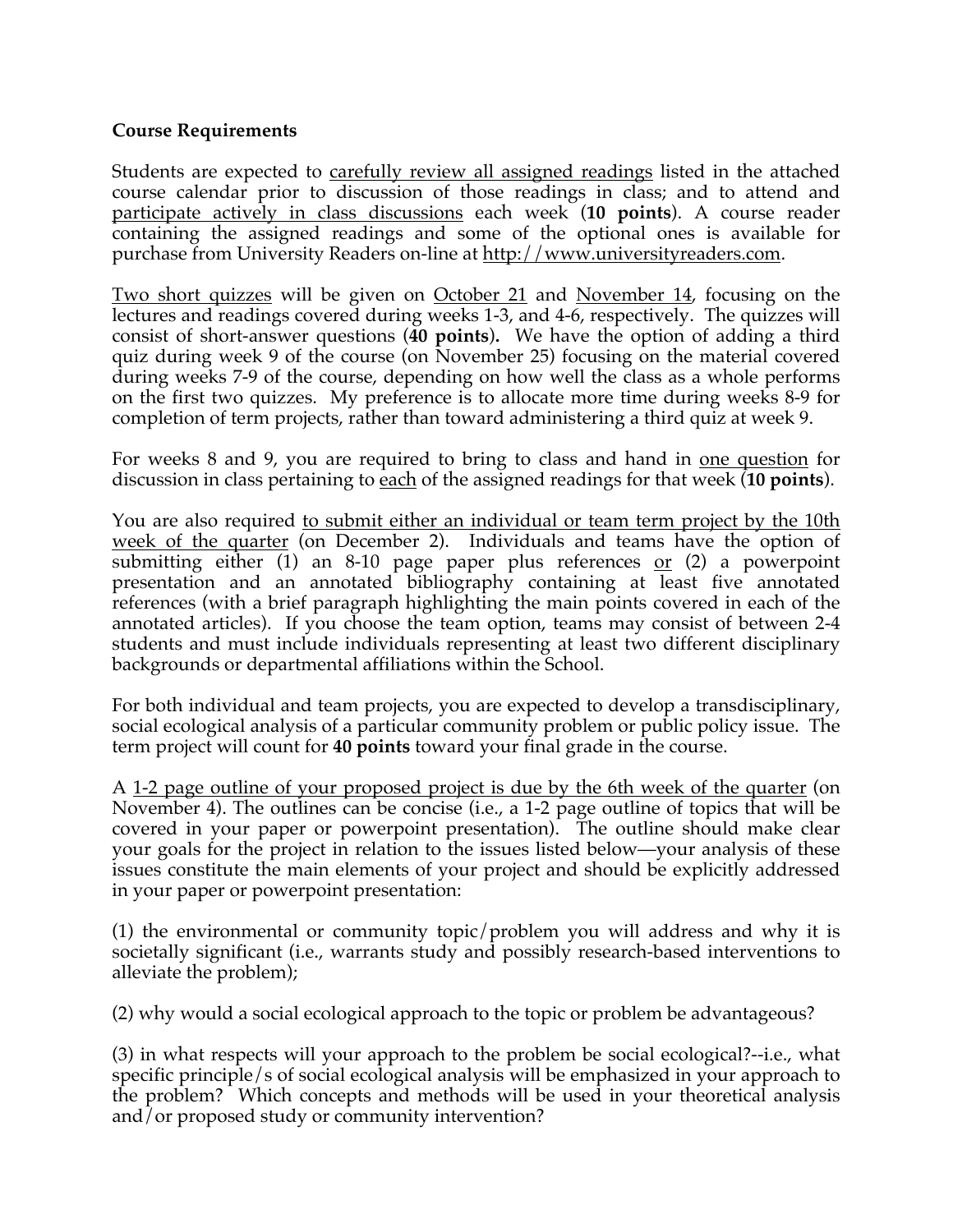(4) in what ways do you expect your project to reflect an interdisciplinary or transdisciplinary approach to the topic or problem (and after completing the project, were those expectations met)?

(5) what are the potential policy implications of your conceptual analysis and/or proposed research or program evaluation?

(6) list any key publications or other sources that you will draw upon as you develop your project (this listing can be a partial rather than complete bibliography for your project; the more complete version can be turned in with your project on December 4).

(7) Please send me an electronic version (e.g., MS Word file) of your term project outline so that we can add comments to your outline using the "track changes" function in Word, and return the outline with my comments. For team projects, we just need one electronic copy from each team, rather than multiple printed copies of the outline from each team member. Please list all team members' names and e-mail addresses at the top of the first page of your outline.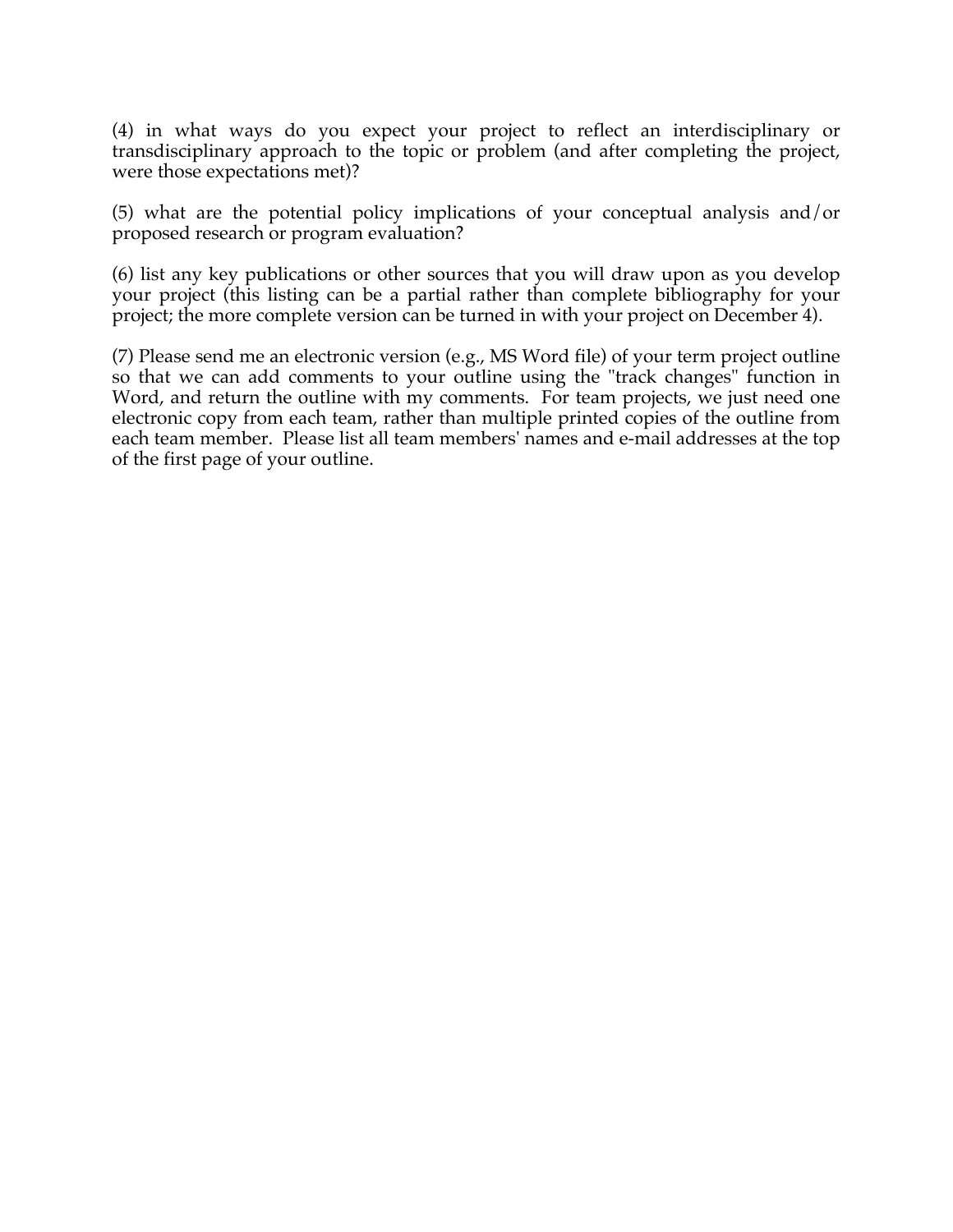**Course Calendar**

# **SEMINAR IN SOCIAL ECOLOGY**

## Schedule of Discussion Topics and Reading Assignments

**\_\_\_\_\_\_\_\_\_\_\_\_\_\_\_\_\_\_\_\_\_\_\_\_\_\_\_\_\_\_\_\_\_\_\_\_\_\_\_\_\_\_\_\_\_\_\_\_\_\_\_\_\_\_\_\_\_\_\_\_\_\_\_\_\_\_\_\_\_\_\_\_\_\_\_\_\_\_** 

#### **Section I. Historical and Conceptual Foundations of Social Ecology**

The first section of the course reviews key developments in the history of Social Ecology, both as an interdisciplinary field and as an academic unit at UCI. Conceptual and methodological principles of ecological research are discussed.

Week 1 **The Ecological Paradigm: Principles of Biological, Human, and Social Ecology** (Friday)

**Assignment:** Alihan, M.A. (1938). The doctrine and its setting (Chap. 1). Social ecology: A critical analysis. NY: Cooper Square Publishers, 1-10.

> Binder, A. (1972). A new context for psychology: Social ecology. American Psychologist, 27, 903-908.

> Catalano, R. (1979). The biological basis of the ecological paradigm (Chap. 2); The ecological paradigm (Chap. 4). Health, behavior and the community: An Ecological Perspective. New York: Pergammon Press, 13-27, 64-86.

Christakis, N. A., & Fowler, J. H. (2007). The spread of obesity in a large social network over 32 years. The New England Journal of Medicine*, 357*(4), 370-379.

http://ucsdnews.ucsd.edu/newsrel/soc/07-07ObesityIK-.asp http://content.nejm.org/content/vol357/issue4/images/data/370/DC2/NEJ M\_Christakis\_370v1.swf http://www.cdc.gov/nccdphp/dnpa/obesity/trend/maps/

Rashad, I., & Grossman, M. (2004). The economics of obesity. https://wfs.gc.cuny.edu/PAnderson1/www/Papers/public interest published version 6-04.pdf?uniq=-vxuadc

Rosen, C. (2007). Virtual friendship and the new narcissism. The New Atlantis, 17 (Summer), 15-31. http://www.thenewatlantis.com/publications/virtual-friendship-and-the-new-narcissism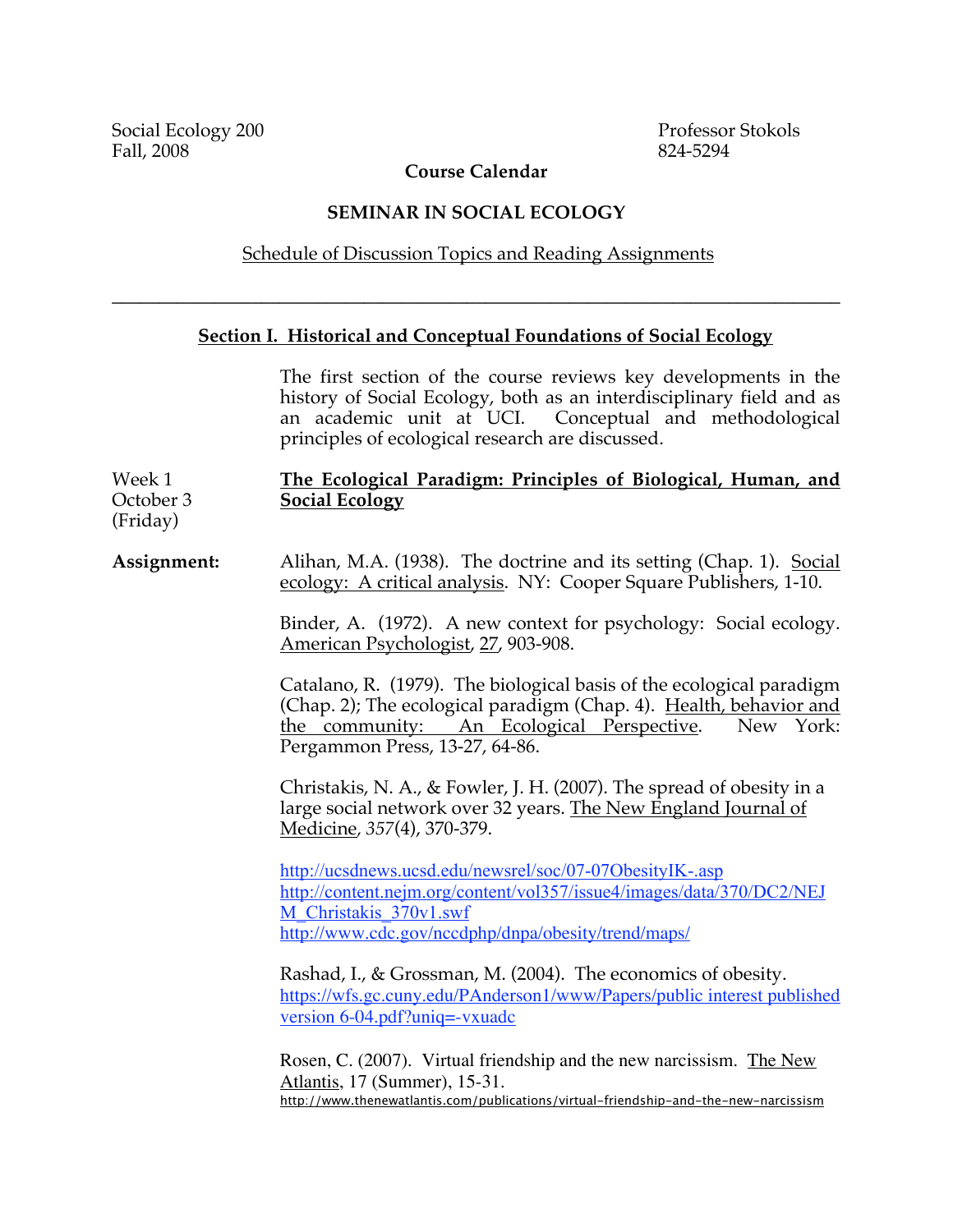| Optional:                              | Hawley, A. (1950). Human ecology: A theory of community<br>structure. New York: Ronald Press, 3-10                                                                                                                                                           |
|----------------------------------------|--------------------------------------------------------------------------------------------------------------------------------------------------------------------------------------------------------------------------------------------------------------|
|                                        | Also, the Internet sites listed below provide additional information<br>about the principles and themes of Social Ecology. See for example<br>the Conceptual Social Ecology web page, the working definitions of<br>Social Ecology posted at the SE275 site. |
|                                        | <b>Conceptual Social Ecology:</b><br>http://www.soceco.uci.edu/cse/cse.html<br>Interdisciplinary Research in Social Ecology (SE275):<br>http://eee.uci.edu/97s/51025/<br><b>Institute for Social Ecology</b><br>http://www.social-ecology.org/               |
| <b>Discussion</b><br><b>Questions:</b> | What are the core principles or themes of ecological analysis? Are                                                                                                                                                                                           |

the principles of community structure proposed by the Chicago School human ecologists generalizable to urban areas throughout the US and beyond? What are some of the strengths and limitations of applying biological principles to the analysis of human communities? What societal circumstances contributed to the development of the Program in Social Ecology at UC Irvine during the early 1970s; and the obesity epidemic between 1980 present? In what respects does the Irvine School of Social Ecology incorporate or depart from earlier formulations of human ecology?

| Week 2    |                             | Levels of Analysis, Environmental Structure, and Contextual |  |  |
|-----------|-----------------------------|-------------------------------------------------------------|--|--|
| October 7 | Scope of Ecological Inquiry |                                                             |  |  |

**Assignment:** Bullard, R.D., & Johnson, G.S. (2000). Environmental justice: Grassroots activism and its impact on public policy decision making. Journal of Social Issues, 56, 555-562.

> Firey, W. (1945). Sentiment and symbolism as ecological variables. American Sociological Review, 10, 140-148.

> Lynch, K. (1960). The image of the environment (Chap. 1); The city image and its elements (Chap. 3). The image of the city. Cambridge, MA: 1960, 1-13, 46-48.

> Michelson, W. (1970). What human ecology left behind in the dust (Chap. 1). Man and his urban environment: A sociological approach. Reading, MA: Addison-Wesley, 3-32.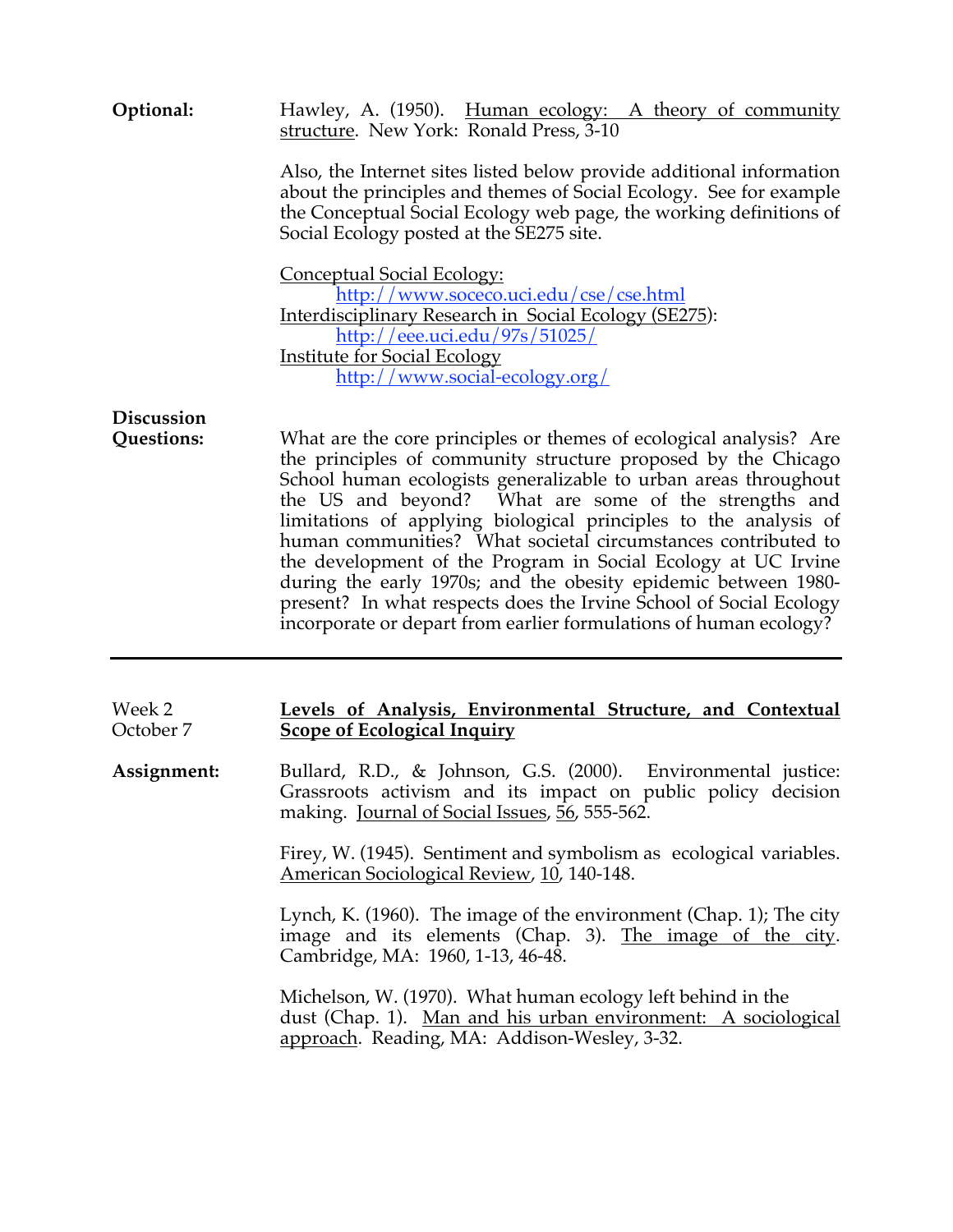|                   | Stokols, D. (1987). Conceptual strategies of environmental<br>psychology. In D. Stokols & I. Altman (Eds.), Handbook of<br>Environmental Psychology. NY: John Wiley & Sons, 42-47, 50-58.                                                                         |
|-------------------|-------------------------------------------------------------------------------------------------------------------------------------------------------------------------------------------------------------------------------------------------------------------|
|                   | Wicker, A.W. (1979). Introduction; Behavior settings (Chap. 1). An<br>introduction to ecological psychology. Monterey, CA:<br>$Brooks/Cole, 1-5, 6-15.$                                                                                                           |
| Optional:         | Bronfenbrenner, U. (1977). Toward an experimental ecology of<br>human development. American Psychologist, 32, 513-530.                                                                                                                                            |
|                   | Milgram, S., & Jodelet, D. (1976). Psychological maps of Paris. In<br>H.M. Proshansky, W.H. Ittelson, & L.G. Rivlin (Eds.),<br>Environmental psychology. Second edition. New York: Holt,<br>Rinehart, & Winston, 104-124.                                         |
| <b>Discussion</b> |                                                                                                                                                                                                                                                                   |
| Questions:        | To what extent does the School of Social Ecology at UCI address<br>Michelson's criticisms of earlier perspectives on human ecology?<br>Which assumptions emphasized by the Chicago School human<br>ecologists are challenged by Firey's analysis of sentiment and |

Week 3 **Systems Theory as a Basis for Social Ecological Research:**  October 14 **Homeostasis, Disequilibrium, and Deviation Amplification**

project, or community intervention be gauged?

**Assignment:** Katz, D., & Kahn, R.L. (1966). Organizations and the system concept. The social psychology of organizations. NY: John Wiley & Sons, 14-29 [especially pp. 19-26].

> Maruyama, M. (1963). The second cybernetics: Deviationamplifying mutual causal processes. American Scientist, 51, 164- 179.

> symbolism and Lynch's study of urban imageability? In what respects do biomes, behavior settings, and urban communities constitute ecological units of analysis? What are the distinctive attributes of contextual analyses of people-environment relations? By what criteria can the contextual scope of a theory, research

> Miller, J.G. (1978). The need for a general theory of living systems. In J.G. Miller, Living Systems. NY: McGraw-Hill, 1-8.

> Milgram, S. (1970). The experience of living in cities. Science, 167, 1461-1468.

> Wynne-Edwards, V.C. (1962). Self-regulating systems in populations of animals. Science, 147, 1543-1548.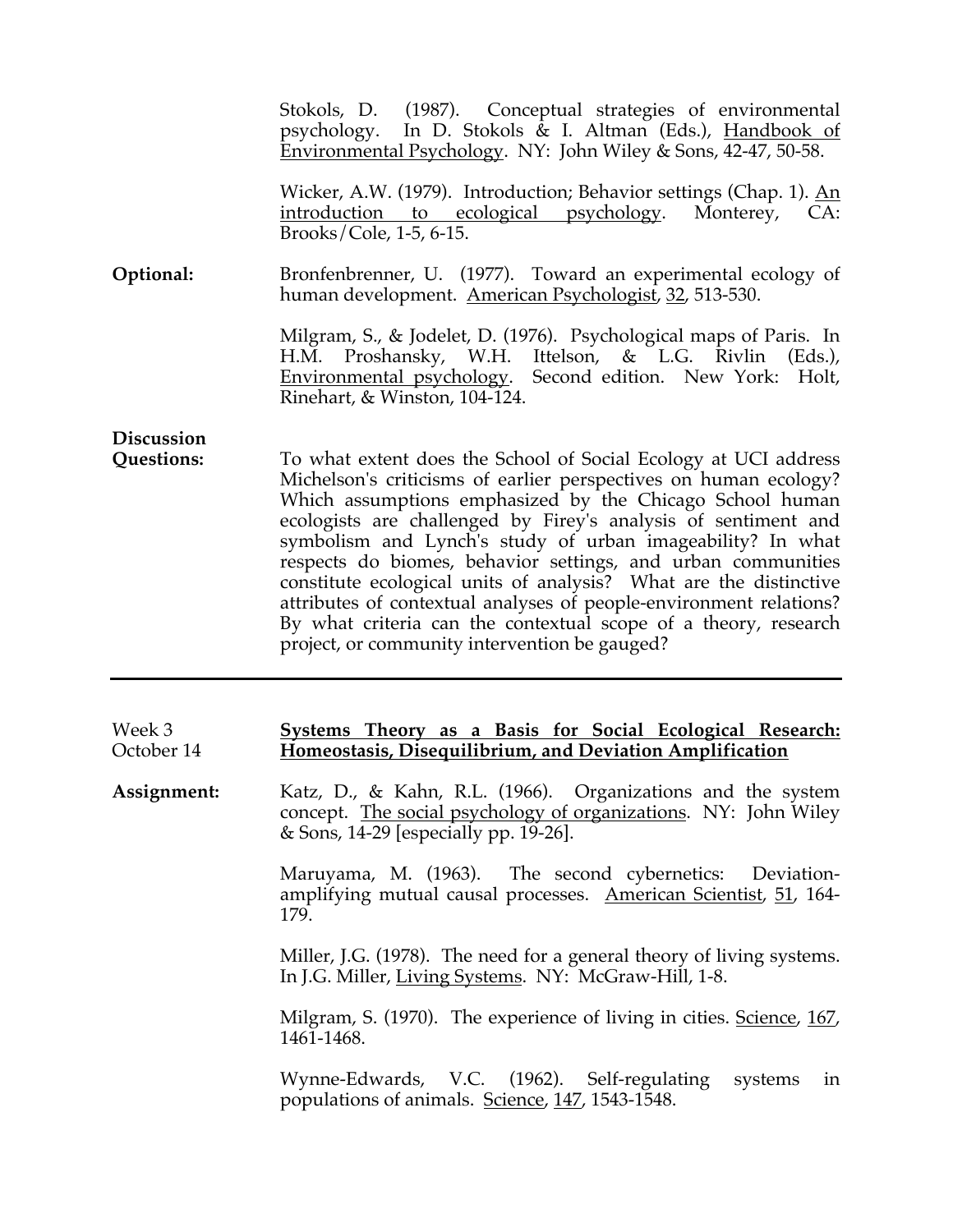| Week 4<br>October 21            | Interdependence of the Social and Physical Environment and<br><b>Their Influence on Behavior and Well-being</b>                                                                                                                                                                                                                                                                                                                                                                                                                  |
|---------------------------------|----------------------------------------------------------------------------------------------------------------------------------------------------------------------------------------------------------------------------------------------------------------------------------------------------------------------------------------------------------------------------------------------------------------------------------------------------------------------------------------------------------------------------------|
| <b>Discussion</b><br>Questions: | What are the distinctive properties of open systems as outlined by<br>Miller and Katz & Kahn? How do Milgram's analysis of urban life,<br>Selye's conceptualization of stress, Bales' model of group dynamics,<br>and Wynne-Edwards' theory of internal checks on population size<br>exemplify system processes? In what ways do Maruyama's and<br>Weick's analyses extend earlier formulations of systems theory?<br>What are the strengths and limitations of systems theory as a<br>framework for social ecological research? |
|                                 | Weick, K.E. (1974). Middle-range theories of social systems.<br>Behavioral Science, 19, 357-367.                                                                                                                                                                                                                                                                                                                                                                                                                                 |
|                                 | Simmel, G. (1950). The metropolis and mental life. Sociology of<br>Georg Simmel. Glencoe, IL: The Free Press, 344-356.                                                                                                                                                                                                                                                                                                                                                                                                           |
|                                 | Selye, H. (1973). The evolution of the stress concept. American<br>Scientist, 61, 692-699.                                                                                                                                                                                                                                                                                                                                                                                                                                       |
|                                 | Evans, G.W. (2004). The environment of childhood poverty.<br>American Psychologist, 59, 77-92.                                                                                                                                                                                                                                                                                                                                                                                                                                   |
| Optional:                       | Bales, R.F. (1949). Adaptive and integrative changes as sources of<br>strain in social systems. In R.F. Bales, Interaction process analysis:<br>A method for the study of small groups. Cambridge, MA:<br>Addison-Wesley, 127-131.                                                                                                                                                                                                                                                                                               |

**Quiz #1** *(covering readings and lectures during weeks 1-3)* 

**Assignment:** Altman, I. (1975). Introduction. The environment and social behavior. Monterey, CA: Brooks/Cole Publishing Company, pp. 1-9.

> Appleyard, D. (1981). Livable streets. Berkeley, CA: University of California Press. Chapters 1, 2 & 8 (15-28, 29-40, 139-144).

> Baum, A., Fleming, R., & Davidson, L.M. (1983). Natural disaster and technological catastrophe. Environment and Behavior, 15, 333- 354.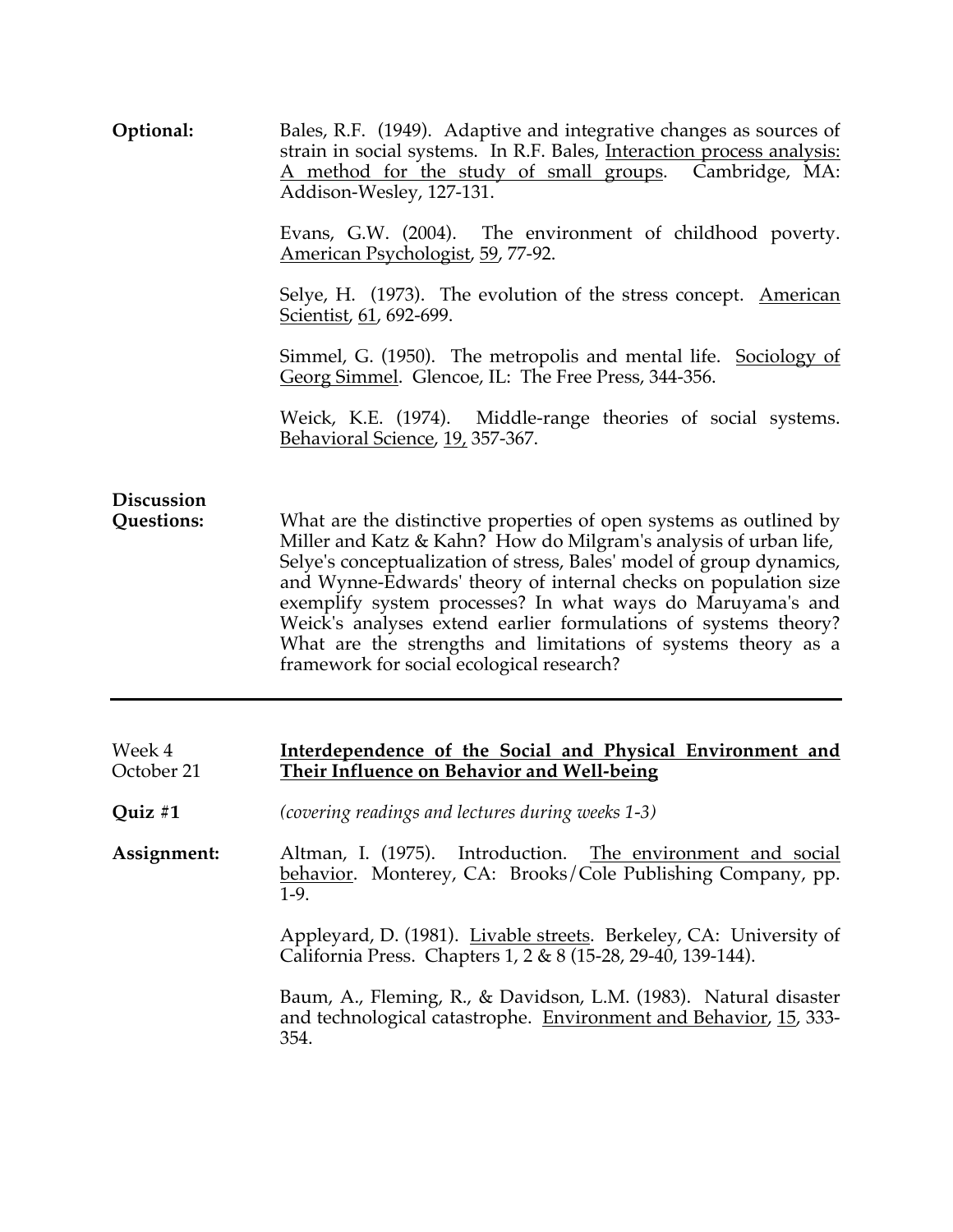Gehl, J., & Gemzoe, L. (1996). The scale of the city center: Small units and many doors. Public spaces, public life. Copenhagen: The Danish Architectural Press, 32-33.

Katz, P. (1998). New urbanism. In W. van Vliet--(Ed.), The encyclopedia of housing. Thousand Oaks, CA: Sage Publications, 397-400.

Newman, O. (1973). Defensible Space. New York: Macmillan Publishing Co., 1-19.

Ulrich, R.S. (1984). View through a window may influence recovery from surgery. Science, 224, 420-421.

**Optional:** Bullard, R.D. (1990). Dumping in Dixie: Race, class, and environmental quality. Boulder, CO: Westview Press, 1-36, 97-126.

Platt, J. (1973). Social traps. American Psychologist, 28, 641-651.

Stokols, D., Grzywacz, J.G., McMahan, S., & Phillips, K. (2003). Increasing the health promotive capacity of human environments.<br>American Iournal of Health Promotion. 18. 4-13. American Journal of Health Promotion, 18, http://www.activelivingbydesign.org/index.php?id=51

Wirth, L. (1938). Urbanism as a way of life. The American Journal of Sociology, 44, 1-24.

See also the following web sites on environmental justice and the new urbanism:

http://www.umich.edu/~snre492/index.html http://www.ejrc.cau.edu/ http://www.cnu.org/

**Discussion**

**Questions:** Interdependence between the physical and social dimensions of environments is a core theme in systems theory. In what respects is the interdependence between physical and social features of environments variable or constant? How do Altman's analysis of privacy, Appleyard's study of residential streets, Baum et al.'s analysis of technological and natural disasters, and Newman's theory of defensible space reflect the interdependent influence of the physical and social environment on behavior and well-being? What assumptions about the joint influence of physical and social environmental conditions are evident in Bullard's conceptualization of environmental racism and in Katz' formulation of the "new urbanism" as a framework for urban planning? \_\_\_\_\_\_\_\_\_\_\_\_\_\_\_\_\_\_\_\_\_\_\_\_\_\_\_\_\_\_\_\_\_\_\_\_\_\_\_\_\_\_\_\_\_\_\_\_\_\_\_\_\_\_\_\_\_\_\_\_\_\_\_\_\_\_\_\_\_\_\_\_\_\_\_\_\_\_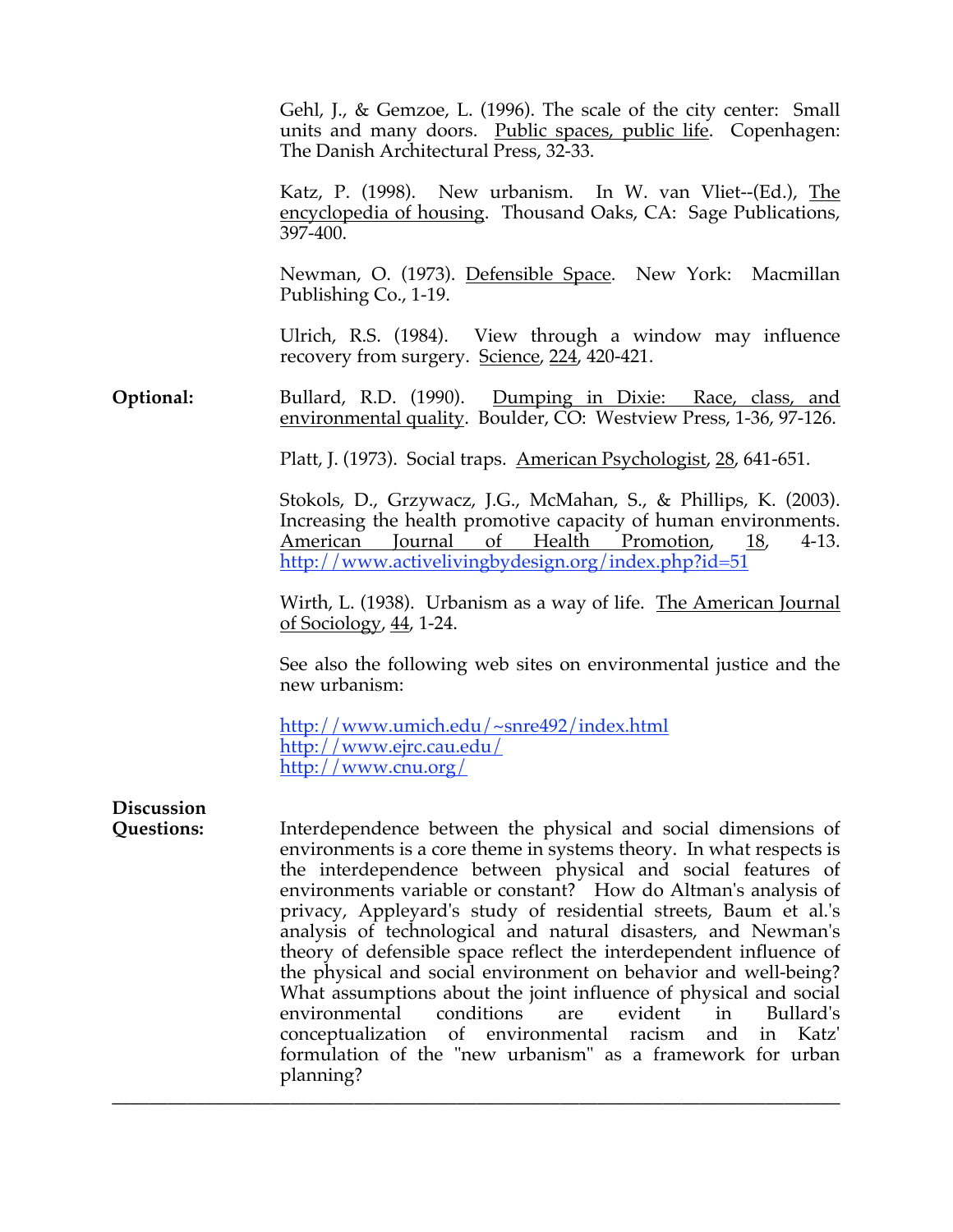| Week 5<br>October 28     | Disciplines, Paradigms, and Cross-Disciplinary Research                                                                                                                                                                                                                                                                                                                                                                                                                                                                                                                                                                            |
|--------------------------|------------------------------------------------------------------------------------------------------------------------------------------------------------------------------------------------------------------------------------------------------------------------------------------------------------------------------------------------------------------------------------------------------------------------------------------------------------------------------------------------------------------------------------------------------------------------------------------------------------------------------------|
| Assignment:              | Campbell, D.T. Ethnocentrism of disciplines and the fish-scale<br>model of omniscience, 328-348. In M. Sherif & C. W. Sherif (Eds.),<br>Interdisciplinary relationships in the social sciences.<br>Chicago:<br>Aldine Press, 1969.                                                                                                                                                                                                                                                                                                                                                                                                 |
|                          | Durkheim, E. The rules of sociological method. NY: The Free<br>Press, 1-31.                                                                                                                                                                                                                                                                                                                                                                                                                                                                                                                                                        |
|                          | Jessor, R. (1958). The problem of reductionism in psychology.<br>Psychological Review, 65, 170-178.                                                                                                                                                                                                                                                                                                                                                                                                                                                                                                                                |
|                          | Lewin, K. Principles of topological psychology. NY: McGraw-<br>Hill, 1936, 11-13, 18-29.                                                                                                                                                                                                                                                                                                                                                                                                                                                                                                                                           |
|                          | Rosenfield, P.L. (1992). The potential of transdisciplinary research<br>for sustaining and extending linkages between the health and social<br>sciences. Social Science and Medicine, 35, 1343-1357.                                                                                                                                                                                                                                                                                                                                                                                                                               |
|                          | Shapere, D. (1971). The paradigm concept. Science, 172, 706-709.                                                                                                                                                                                                                                                                                                                                                                                                                                                                                                                                                                   |
|                          | Stokols, D., Harvey, R., Gress, J., Fuqua, J., & Phillips, K. (2005). In<br>Vivo studies of transdisciplinary scientific collaboration: Lessons<br>learned and implications for active living research. American<br>Journal of Preventive Medicine, 28(2S2), 202-213.                                                                                                                                                                                                                                                                                                                                                              |
| Optional:                | D'Andrade. Three scientific world views and the covering law<br>model. In D. Fiske & R. Shweder (Eds.), Metatheory in<br>social<br>science. Chicago: University of Chicago Press, 1986, 19-41.                                                                                                                                                                                                                                                                                                                                                                                                                                     |
|                          | Kuhn, T. (1970). The structure of scientific revolutions. Chicago:<br>University of Chicago Press.                                                                                                                                                                                                                                                                                                                                                                                                                                                                                                                                 |
|                          | Stokols, D. (1998). The future of interdisciplinarity in the School of<br>Social Ecology. Paper presented at the Social Ecology Associates<br>Annual Awards Reception, University of California, Irvine.<br>Available at: http://eee.uci.edu/98f/50990/readings.htm                                                                                                                                                                                                                                                                                                                                                                |
| Discussion<br>Questions: | What criteria are used by Durkheim and Lewin to demarcate the<br>disciplines of psychology and sociology? In what ways are the<br>notions of "distinct scientific disciplines", "disciplinary boundaries",<br>and reductionism relevant to the development of social ecological<br>theories? How are the concepts of discipline, paradigm, and theory<br>interrelated yet distinct? According to Campbell, what are the<br>major factors that constrain or facilitate interdisciplinary research?<br>By what criteria does Rosenfield distinguish between<br>multidisciplinary, interdisciplinary, and transdisciplinary research? |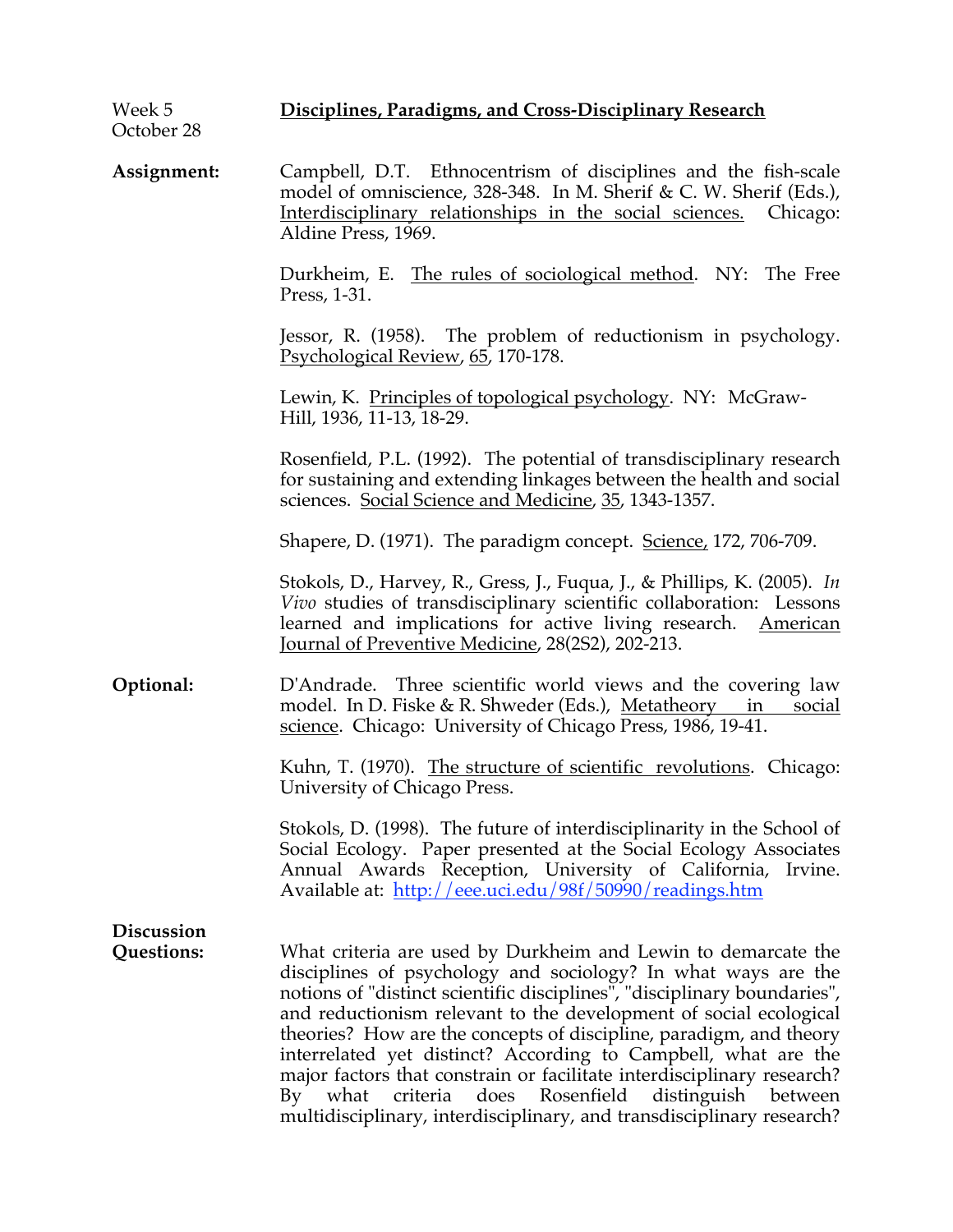How have these criteria been operationalized in recent studies of cross-disciplinary scientific collaboration?

## **Section II. Applying Social Ecological Theory and Research to Community Problem-Solving**

This section of the course examines applications of social ecological theory and research to the analysis and resolution of community problems, from the vantage point of Social Ecology's four academic departments.

## Week 6 **Social Ecological Analyses of Community Problems and <br>November 4 <b>Unintended Side Effects of Community Interventions Unintended Side Effects of Community Interventions**

# **Assignment: \*\*\* Outlines of Term Projects Due\*\*\***

Altman, D. G. (1995). Sustaining interventions in community systems: On the relationships between researchers and communities. Health Psychology, 14, 526-536.

Barksy, A.J. (1988). The paradox of health. New England Journal of Medicine, 318, 414-418.

Geller, E.S. (1991) Where's the validity in social validity? Journal of Applied Behavior Analysis, 24, 189-204.

Everett, P.B., Hayward, S.C., & Meyers, A.W. (1974). The effects of a token reinforcement procedure on bus ridership. Journal of Applied Behavior Analysis, Z, 1-9.

Schulz, R., & Hanusa, B.H. (1976). Long-term effects of control and predictability-enhancing interventions: Findings and ethical issues. Journal of Personality and Social Psychology, 36, 1194-1202.

Stokols, D. (1996). Translating social ecological theory into guidelines for community health promotion. American Journal of Health Promotion, 10, 282-298 [especially pp. 287-295].

# **Optional:** Sarbin, T.R. (1970). The culture of poverty, social identity, and cognitive outcomes. In Allen, V.L. (Ed.), Psychological Factors in Poverty. Chicago: Markham Publishing Company, 29-47.

See also the following web site on building capacity for community change: http://ctb.ku.edu/en/connect/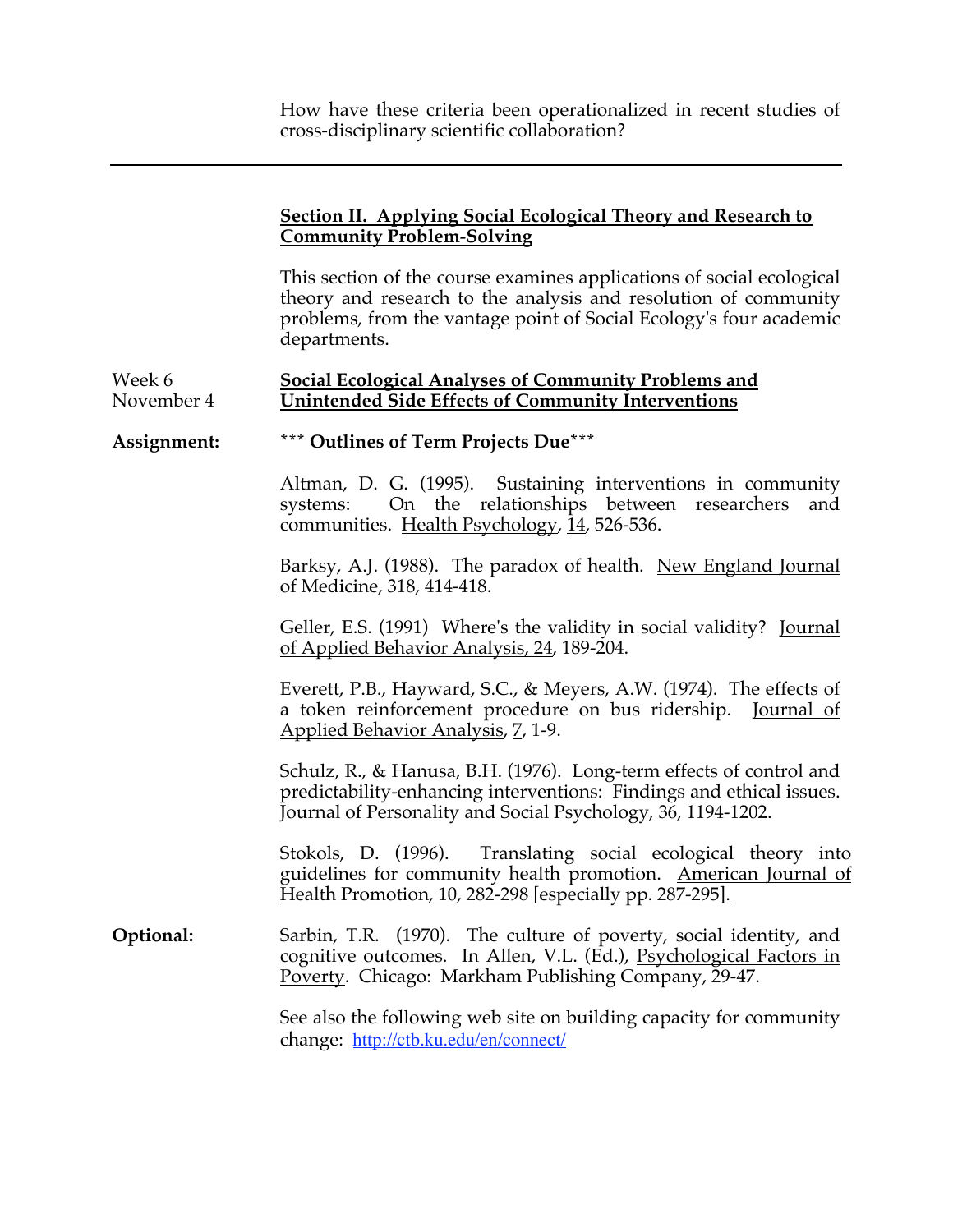| Discussion<br>Questions:          | Compare and contrast the concepts of scientific and social validity.<br>In what respects are the community interventions evaluated by<br>Schulz & Hanusa's and Everett et al. socially valid or invalid?<br>What is meant by the "ecological depth" of intervention outcomes?<br>What circumstances enhance the sustainability of community<br>interventions?                                                                                                                                                                                                                |
|-----------------------------------|------------------------------------------------------------------------------------------------------------------------------------------------------------------------------------------------------------------------------------------------------------------------------------------------------------------------------------------------------------------------------------------------------------------------------------------------------------------------------------------------------------------------------------------------------------------------------|
| Week 7<br>November 11             | ****No Class, University Holiday, Veterans Day****                                                                                                                                                                                                                                                                                                                                                                                                                                                                                                                           |
| Week 7<br>November 14<br>(Friday) | Action Research and the Development of Transformational<br><b>Theories</b>                                                                                                                                                                                                                                                                                                                                                                                                                                                                                                   |
| Quiz #2                           | (covering readings and lectures during weeks 4-6)                                                                                                                                                                                                                                                                                                                                                                                                                                                                                                                            |
| Assignment:                       | Gergen, K.J. (1978). Toward generative theory. Journal of<br>Personality and Social Psychology, 36, 1344-1360.                                                                                                                                                                                                                                                                                                                                                                                                                                                               |
|                                   | Platt, J.R. (1964). Strong inference. Science, 146, 347-353.                                                                                                                                                                                                                                                                                                                                                                                                                                                                                                                 |
| Optional:                         | Stokols, D. (1988). Transformational processses in people-<br>In McGrath, J.E. (Ed.), The Social<br>environment relations.<br><b>Psychology of Time: New Perspectives. Newbury Park, CA: Sage</b><br>Publications, 233-252                                                                                                                                                                                                                                                                                                                                                   |
| <b>Discussion</b><br>Questions:   | The articles by Gergen and Platt suggest rather different criteria for<br>gauging the value of scientific research. What are the key functions<br>of theory according to these authors? Are Gergen's and Platt's<br>assumptions about the usefulness of scientific theories compatible<br>or mutually exclusive? What conceptual "tradeoffs" should be<br>considered when developing theories of broad vs. narrow<br>contextual scope? What are the distinguishing features of<br>transformational vs. non-transformational theories of people-<br>environment transactions? |
| Week 8<br>November 18             | <u>Criminological Perspectives on Environmental and Social</u><br><b>Problems</b>                                                                                                                                                                                                                                                                                                                                                                                                                                                                                            |
| <b>Guest Lecturer:</b>            | Professor John Hipp, CLS Department                                                                                                                                                                                                                                                                                                                                                                                                                                                                                                                                          |
| Assignment:                       | Hipp, John R. 2007. "Block, Tract, and Levels of Aggregation:<br>Neighborhood Structure and Crime and Disorder as a Case in<br>Point." American Sociological Review 72:659-680.                                                                                                                                                                                                                                                                                                                                                                                              |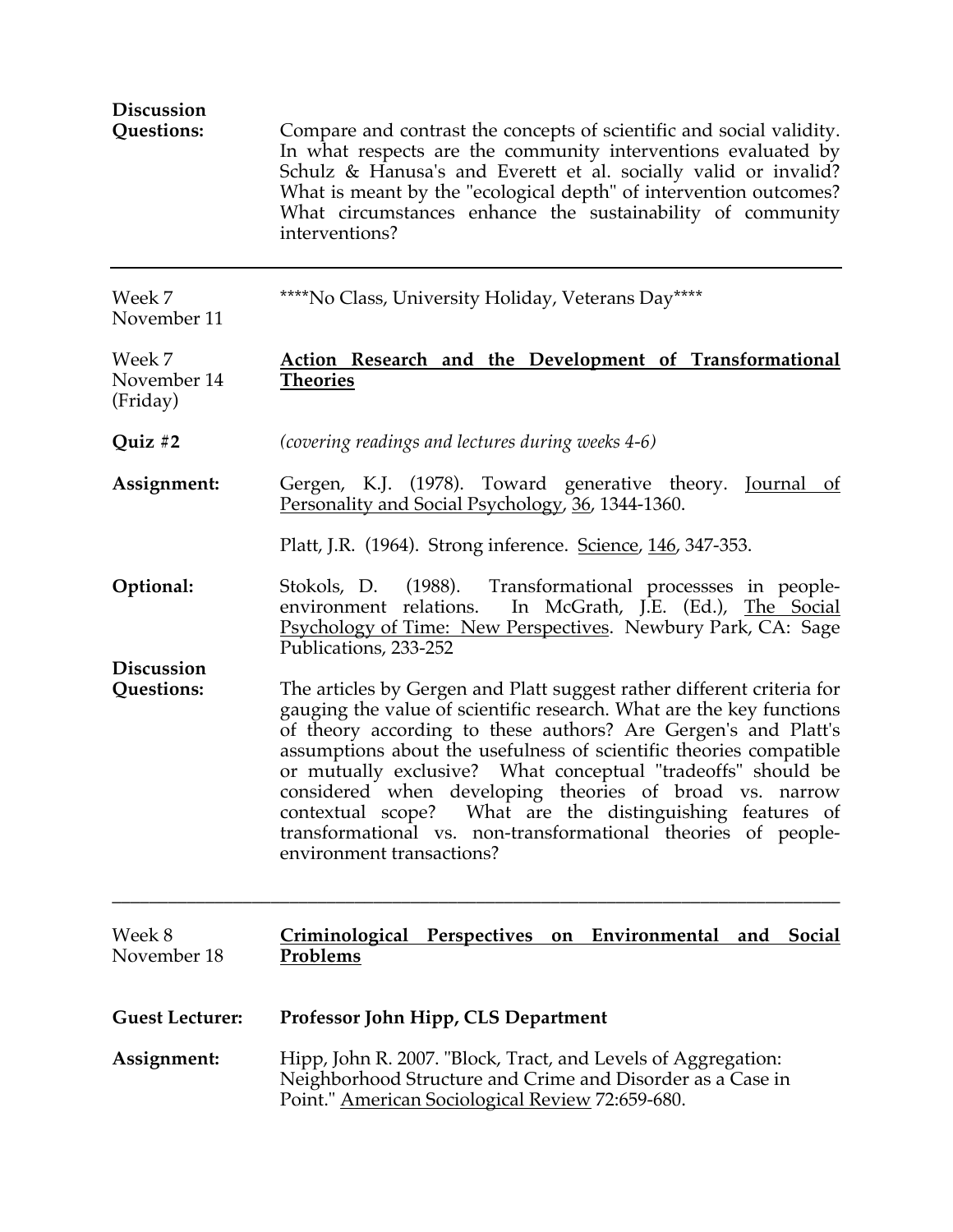|                                   | Hipp, John R. 2007. "Income Inequality, Race, and Place: Does the<br>Distribution of Race and Class within Neighborhoods affect Crime<br>Rates?" Criminology 45:665-697.                                                                                                                                                                                                                                                                                                              |
|-----------------------------------|---------------------------------------------------------------------------------------------------------------------------------------------------------------------------------------------------------------------------------------------------------------------------------------------------------------------------------------------------------------------------------------------------------------------------------------------------------------------------------------|
| <b>Discussion</b><br>Questions:   | In what ways have contemporary studies of gang violence<br>extended the social ecological paradigm (both methodologically<br>and conceptually)? What is the appropriate "boundary" for<br>ecological areas or for other aggregate phenomena?<br>How<br>informative are theories for making this decision? What are the<br>implications of choosing boundaries for areas for a social ecological<br>approach when studying crime in neighborhoods? Or for studying<br>other phenomena? |
| Week 8<br>November 21<br>(Friday) | <b>Psychological and Public Health Perspectives on Community</b><br><b>Well-Being</b>                                                                                                                                                                                                                                                                                                                                                                                                 |
| <b>Guest Lecturers:</b>           | Professor Lisa Grant, Public Health and Social Ecology<br>Professor Roxy Silver, Psychology and Social Behavior                                                                                                                                                                                                                                                                                                                                                                       |
| Assignment:                       | Davis, M. (1992). Ecology of fear: Los Angeles and the imagination<br>of disaster. Chapter 1. New York: Henry Holt & Co., Metropolitan<br>Books, 5-55                                                                                                                                                                                                                                                                                                                                 |
|                                   | Pizarro, J., Silver, R. C., & Prause, J. (2006). Physical and mental<br>health costs of traumatic war experiences among Civil War<br>veterans. Archives of General Psychiatry, 63, 193-200.                                                                                                                                                                                                                                                                                           |
|                                   | Silver, R. C. $(2004)$ . Conducting research after the $9/11$ terrorist<br>attacks: Challenges and results. Families, Systems & Health, 22, 47-<br>51.                                                                                                                                                                                                                                                                                                                                |
|                                   | Silver, R., Holman, E.A., McIntosh, D.N., Poulin, M., and Gil-Rivas,<br>Nationwide longitudinal study of psychological<br>V.<br>(2002).<br>responses to September 11. Journal of the American Medical<br>Association, 288, 1235-1244.                                                                                                                                                                                                                                                 |
|                                   | Yeats, R. S. (2001). Memories of the future: The uncertain art of<br>earthquake forecasting (Chap. 8). Living with earthquakes in<br>California. Corvallis, OR: Oregon State University Press, 185-216.                                                                                                                                                                                                                                                                               |
| Optional:                         | Hawkins, N. A., McIntosh, D. N., Silver, R. C., & Holman, E. A.<br>(2004). Early responses to school violence: A qualitative analysis of<br>students' and parents' immediate reactions to the shootings at<br>Columbine High School. Journal of Emotional Abuse, 4, 197-223.                                                                                                                                                                                                          |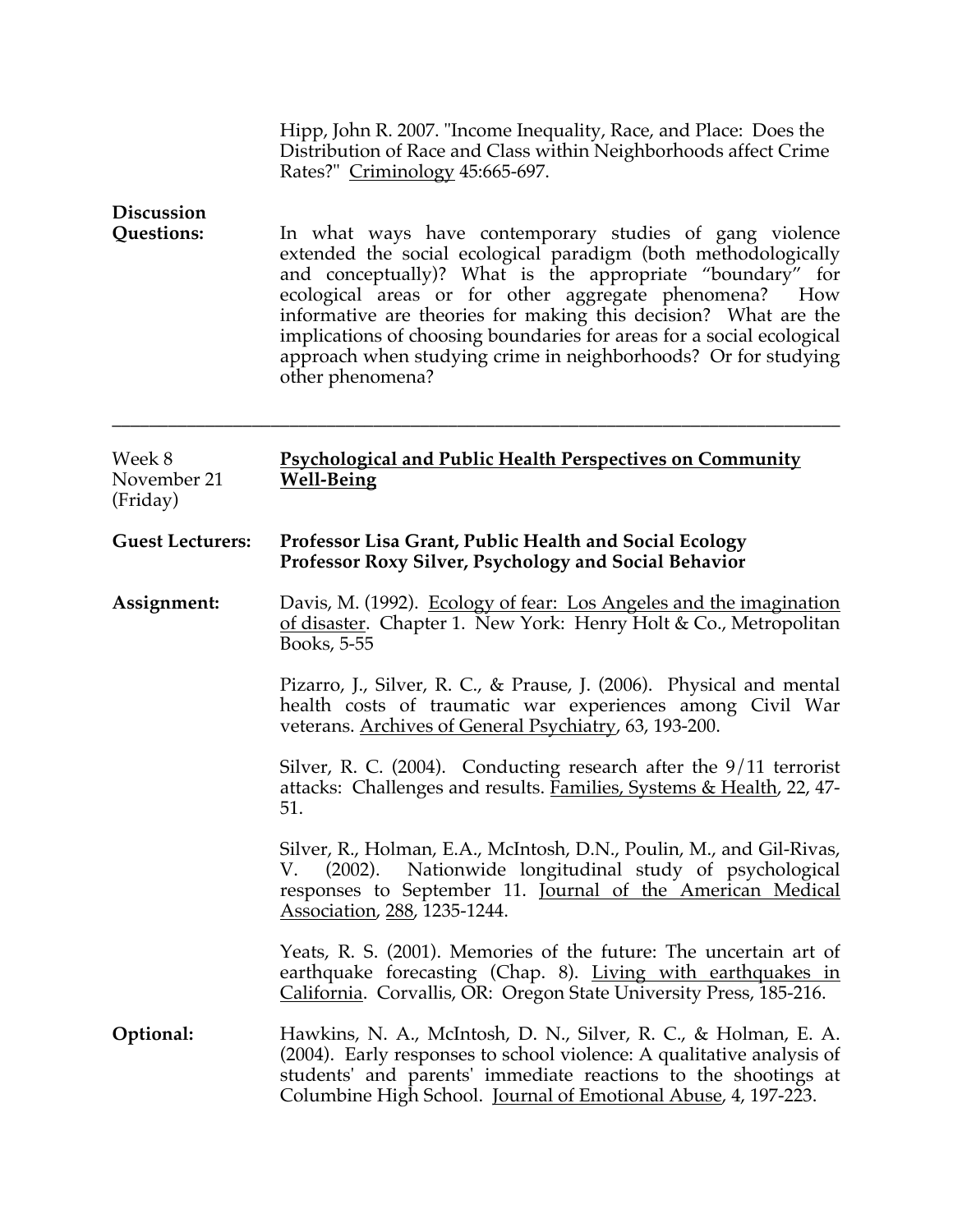|                          | Stern, P.C. (1992). Psychological dimensions of global<br>environmental change. Annual Review of Psychology, 43, 269-302.                                                                                                                                                                                                                                                                                                                                                                                                                                                                                                                                                                                                                              |
|--------------------------|--------------------------------------------------------------------------------------------------------------------------------------------------------------------------------------------------------------------------------------------------------------------------------------------------------------------------------------------------------------------------------------------------------------------------------------------------------------------------------------------------------------------------------------------------------------------------------------------------------------------------------------------------------------------------------------------------------------------------------------------------------|
| <b>Discussion</b>        | Earthquakes and other "natural" hazards in Southern California<br>present significant challenges for creating and maintaining healthy<br>communities. Are natural disasters caused by the physical<br>environment, or by interactions between humans and earth<br>systems? What could a social ecological perspective bring to the<br>study of natural disasters? In what ways have social ecological<br>principles been applied in psychological studies of social disasters<br>such as ethnic and racial violence, terrorism, and their health<br>impacts reflected not only in physical injuries and mortality, but<br>also in a variety of stress-related disorders? How do ecological and<br>non-ecological approaches to these phenomena differ? |
| Week 9<br>November 25    | <b>Security in an Age of Global Environmental Change</b>                                                                                                                                                                                                                                                                                                                                                                                                                                                                                                                                                                                                                                                                                               |
| <b>Guest Lecturers:</b>  | Professor Raymond Novaco, Psychology and Social Behavior<br>Dr. Bryan McDonald, Planning, Policy, and Design and<br><b>UCI's Center for Unconventional Security Affairs</b>                                                                                                                                                                                                                                                                                                                                                                                                                                                                                                                                                                            |
| Assignment:              | Delpech, T.<br>(2007). Savage century: Back to barbarism.<br>http://www.carnegieendowment.org/files/CEIPSavageChap1.pdf                                                                                                                                                                                                                                                                                                                                                                                                                                                                                                                                                                                                                                |
|                          | Jarvis, K.L. (2006). Postshelter adjustment of children from violent<br>families. Journal of Interpersonal Violence, 21, 1046-1062.                                                                                                                                                                                                                                                                                                                                                                                                                                                                                                                                                                                                                    |
|                          | Matthew, R.A., and Shambaugh, G. (1998) "Sex, Drugs and Heavy<br>Metal: Transnational Threats and National Vulnerabilities." Security<br>Dialogue Vol. 29 No. 2.                                                                                                                                                                                                                                                                                                                                                                                                                                                                                                                                                                                       |
|                          | http://sdi.sagepub.com/cgi/reprint/29/2/163                                                                                                                                                                                                                                                                                                                                                                                                                                                                                                                                                                                                                                                                                                            |
|                          | Novaco, R.W., & Taylor, J.L. (2008). Anger and assaultiveness of<br>male forensic patients with developmental disabilities: Links to<br>volatile parents. Aggressive Behavior, 34, 380-393.                                                                                                                                                                                                                                                                                                                                                                                                                                                                                                                                                            |
| Discussion<br>Questions: | From an historical perspective, the problem of violence appears to<br>be a recurring and intractable phenomenon. What are some of the<br>functional aspects of violence that perpetuate its occurrence in<br>multiple societies and historical periods? The idea that global<br>change is taking place on a scale and at a pace that is overwhelming<br>social institutions and creating conditions for a sharp upturn in<br>violent conflict has received considerable attention in academic and                                                                                                                                                                                                                                                      |